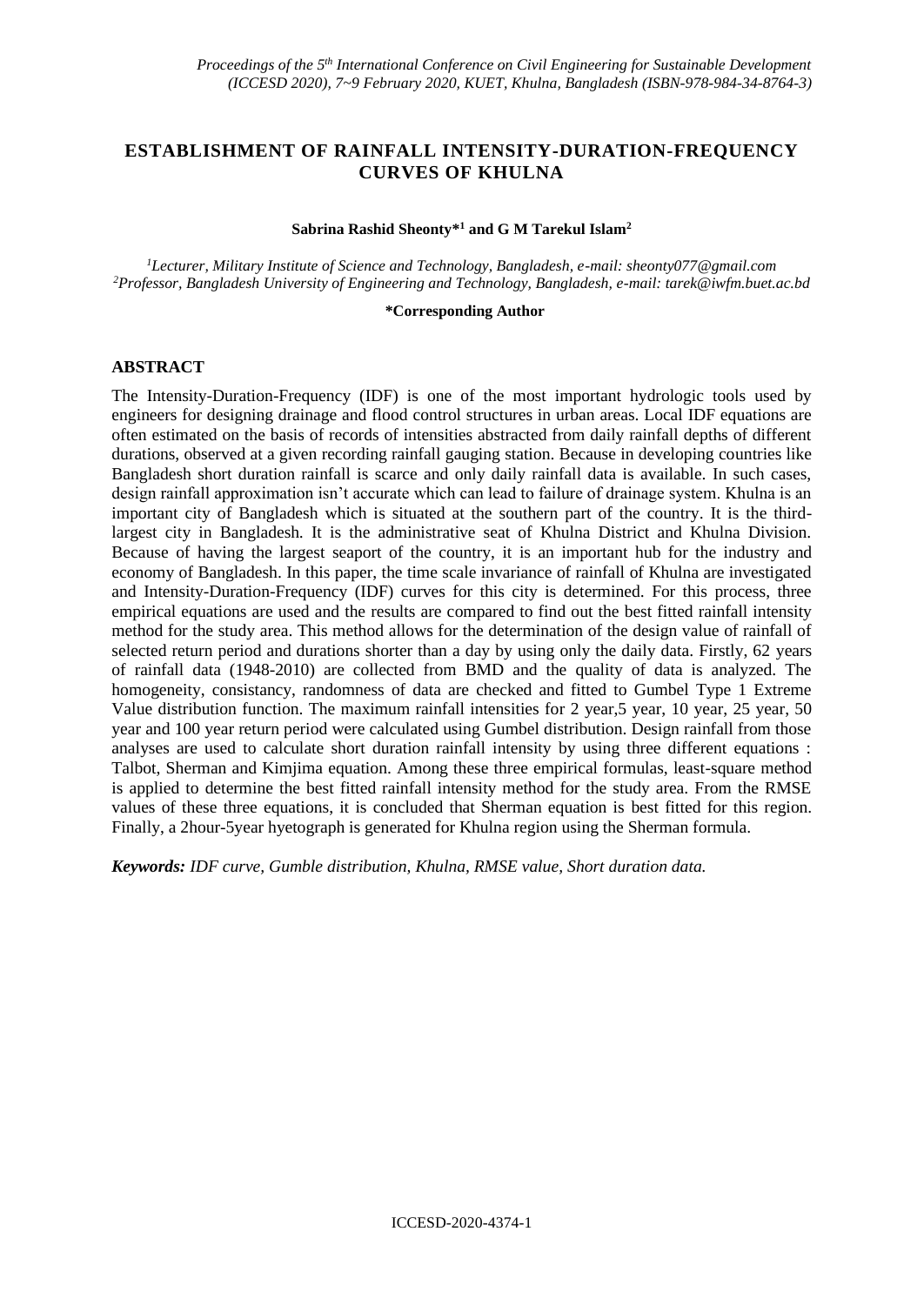# **1. INTRODUCTION**

The Intensity-Duration-Frequency (IDF) is one of the most commonly used tools used by water resources engineers for planning, designing and operating drainage and flood control structures in urban areas. The establishment of such relationships was done before by Sherman (1905) and Bernard (1932). Since then, many relationships have been constructed for several parts of the globe. Hershfiled (1961) developed various rainfall contour maps to provide the design rain depths for various return periods and durations. Bell (1969) and Chen (1983) derived the IDF formulae for the United States, Kouthyari & Garde (1992) presented a relationship between rainfall intensity and duration for India.

Local IDF equations are generated from the records of intensities abstracted from rainfall depths of different durations, observed at a given recording rainfall gauging station. But only in some regions, these rainfall gauging stations are operating for a long time which produce a good amount and quality of data in order to produce reliable IDF relationship for the area. But mostly in developing countries, these rainfall gauging station doesn't exist or the sample size is too small to generate the IDF curve for the region. Specially in south asian subcontinent region and in Bangladesh, this problem is quite prominent. In this regard, research has focused on the mathematical representation of rainfall both in time and space, in which Gupta & Waymire (1990), Burlando & Russo (1996), Menabde et al. (1999), De Michele et al. (2002), Pao-Shan-Yu et al. (2004) and Nhat et al. (2006) showed the scaling invariance models to derive IDF characteristics of short duration rainfall from daily data.

Earlier, in Bangladesh different IDF curves were developed for different parts of Bangladesh. Matin et al. (1984) developed IDF curve for North-East region of Bangladesh. Recently, Rasel et al. (2015) developed IDF for for North-West region Bangladesh, Chowdhury et al. (2007), Rashid et al. (2012) developed IDF for Sylhet city, Afrin et al. (2015) developed IDF for Dhaka city. Khulna is also an important divisional city of Bangladesh shown in Figure 1. This paper aims to analyse the time scale invariance of rainfall of Khulna and develop Intensity-Duration-Frequency (IDF) relationships for this city.



Figure 1 : Map of Study Area (Khulna)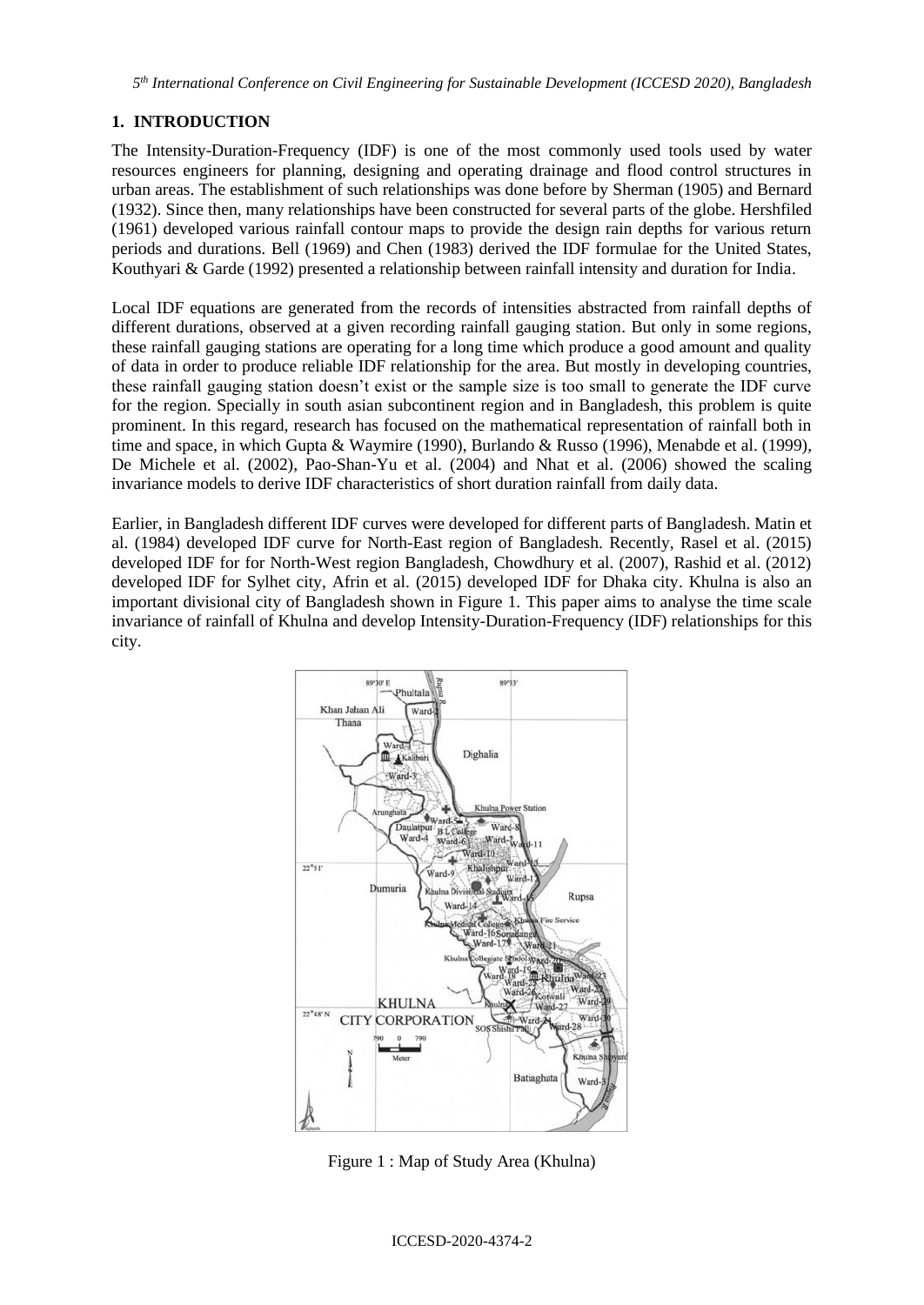## **2. METHODOLOGY**

For this study, 62 years of rainfall data (1948-2010) are collected from BMD for Khulna city and the quality of data is analyzed. The homogeneity, consistency, randomness of data is checked and fitted to Gumbel Type 1 Extreme Value Distribution function. The maximum rainfall intensities for 2 years, 5 years, 10 years, 25 years, 50 years and 100 year return period were calculated using Gumbel distribution. Design rainfall from those analyses are used to calculate rainfall intensity by using three different equations: Talbot, Sherman and Kimjima equation. Among these three empirical formulas, least-square method is applied to determine the best fitted rainfall intensity method for the study area. From the RMSE values of these three equations, it is concluded that Sherman equation is best fitted for this region.

#### **2.1 Generalized IDF relationship**

According to Koutsoyiannis et al. (1998), the generalized IDF relationships are shown in equation (1) where i is the rainfall intensity of duration d, and w, v,  $\theta$ , and n are non-negative coefficients.

$$
i = \frac{w}{(d^{\nu} + \theta)^{\eta}}
$$
 (1)

Koutsoyannis et al. (1998) also showed that the errors resulting from imposing  $v=1$  in equation (1) are much smaller than the typical parameter and quantile estimation errors from limited size samples of data and considering  $v\neq 1$  as a model over parameterization. Thus, Koutsoyannis et al. (1998) suggested for a given return period the general IDF relationships as

$$
i = \frac{w}{(d+\theta)^{\eta}}
$$
 (2)

The coefficients w, θ, and η are not independent on the return period and this dependence cannot be arbitrary. The IDF curves for different return periods cannot intersect each other. This restriction, the range of variation of parameters w, θ, and η are limited. If  $\{w_1, \theta_1, \eta_1\}$  and  $\{w_2, \theta_2, \eta_2\}$  denote the parameter sets for return periods  $T_1$  and  $T_2$  respectively, with  $T_2 < T_1$ , Koutsoyannis et al. (1998) suggest the following restrictions shown in equation (3).

$$
\theta_1 = \theta_2 = \theta > 0; \quad 0 < \eta_1 = \eta_2 = \eta < 1; \quad w_1 > w_2 > 0 \tag{3}
$$

In these restrictions, the only parameter that can consistently increase with increasing return periods is w and these arguments justify the formulation of the following general model for IDF relationship shown in equation (4).

$$
i = \frac{a(T)}{b(d)}\tag{4}
$$

which exhibits the great advantage of expressing separable relations between i and T, and between i and d. In equation (4),  $b(d)=(d+\theta)^{\eta}$  with  $\theta>0$  and  $0<\eta<1$ , whereas a(T) is completely defined by the probability distribution function of the maximum rainfall intensities.

### **3. RESULTS AND CONCLUSIONS**

#### **3.1 Gumble Type 1 Extreme Value Distribution**

The data quality was good and normally distributed and Gumble Type 1 Extreme value distribution fits well in the rainfall intensities of 24 hours. The frequency analysis was done by Gumble's distribution using following equations:

 $X_T = u + \alpha y_T$  (5)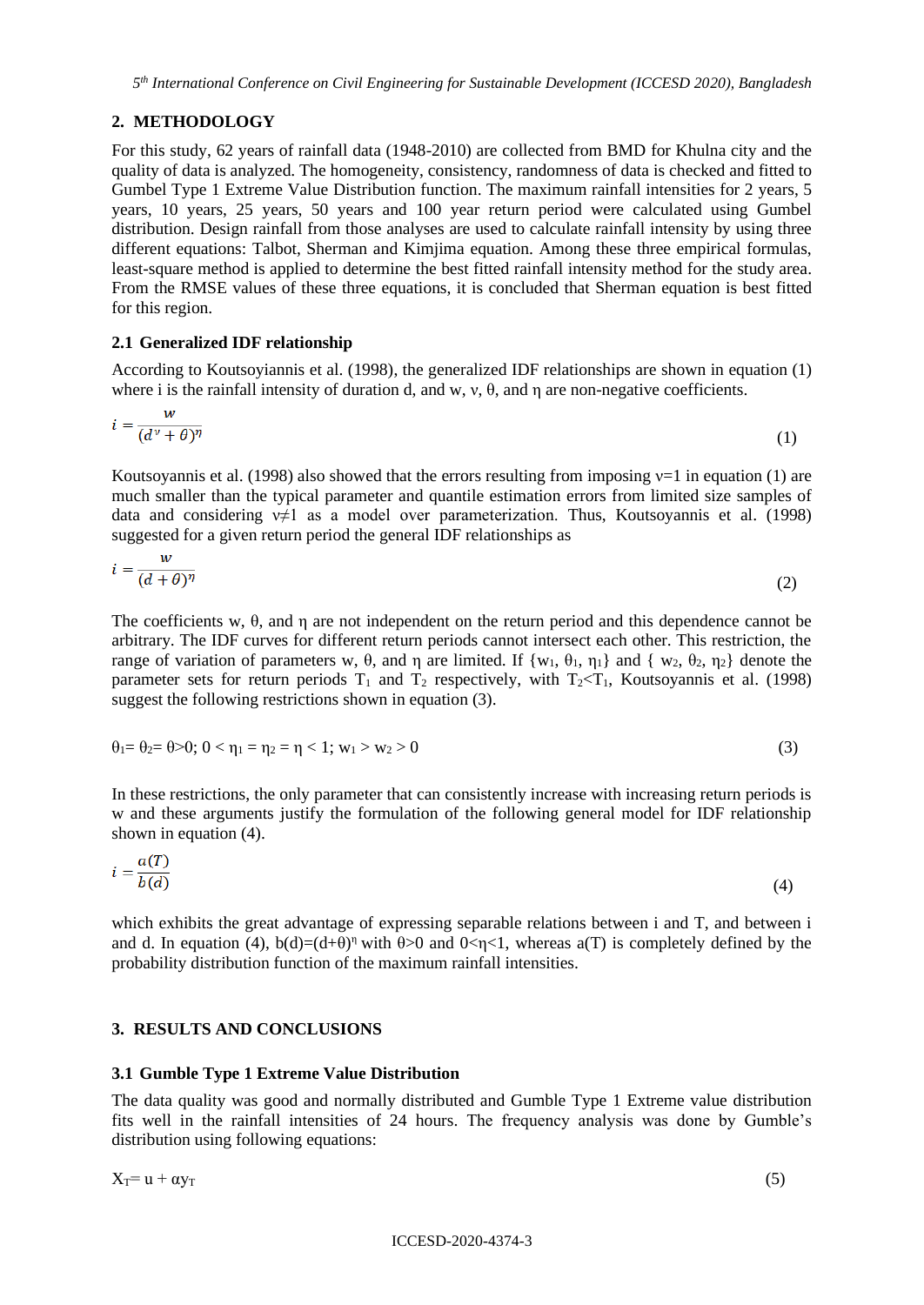*5 th International Conference on Civil Engineering for Sustainable Development (ICCESD 2020), Bangladesh*

$$
u = \bar{x} - 0.5772\alpha\tag{6}
$$

$$
\alpha = S_{\mathbf{x}} \left( \sqrt{6/\pi} \right) \tag{7}
$$

$$
y_T = -\ln(-\ln(1 - 1/T))\tag{8}
$$

The frequency analysis was done for 2 years, 5 years, 10 years, 20 years, 30 years, 50 years and 100 year return period. For example, Gumble distribution for 100 year return period is shown in table 1.

| Da<br>ys       | <b>Mean</b><br>(mm) | <b>Standard</b><br><b>Deviation</b> | $\alpha$ | <b>u</b> | T      | yт   | $\mathbf{X_{T}}$<br>(mm) | <b>Hours</b> | <b>Intens</b><br>ity<br>$\rm (mm/h)$<br>r) |
|----------------|---------------------|-------------------------------------|----------|----------|--------|------|--------------------------|--------------|--------------------------------------------|
| 1D             | 134.54              | 70.72                               | 55.14    | 102.72   | 100.00 | 4.60 | 356.37                   | 24.00        | 14.85                                      |
| 2D             | 179.35              | 84.35                               | 65.76    | 141.39   | 100.00 | 4.60 | 443.91                   | 48.00        | 9.25                                       |
| 3D             | 205.85              | 98.42                               | 76.74    | 161.55   | 100.00 | 4.60 | 514.55                   | 72.00        | 7.15                                       |
| 4D             | 226.84              | 102.04                              | 79.56    | 180.92   | 100.00 | 4.60 | 546.91                   | 96.00        | 5.70                                       |
| 5D             | 243.95              | 103.56                              | 80.74    | 197.34   | 100.00 | 4.60 | 568.78                   | 120.00       | 4.74                                       |
| 6 <sub>D</sub> | 257.97              | 107.26                              | 83.63    | 209.70   | 100.00 | 4.60 | 594.42                   | 144.00       | 4.13                                       |
| 7D             | 273.85              | 109.76                              | 85.58    | 224.46   | 100.00 | 4.60 | 618.14                   | 164.00       | 3.77                                       |

Table 1: Gumble distribution for 100 years return period for Khulna

### **3.2 Khulna IDF curve from long duration data**

From the daily rainfall data, Gumble's distribution is done 2 years, 5 years, 10 years, 20 years, 30 years, 50 years and 100 year return period and shown in table 2.

| <b>Hours</b> | <b>Intensity</b><br>(2Year)<br>return<br>period) | <b>Intensity</b><br>$(5$ Year<br>return<br>period) | <b>Intensity</b><br>$(10$ Year<br>return<br>period) | <b>Intensity</b><br>$(20$ Year<br>return<br>period) | <b>Intensity</b><br>$(30$ Year<br>return<br>period) | <b>Intensity</b><br>$(50$ Year<br>return<br>period) | <b>Intensity</b><br>$(100$ Year<br>return<br>period) |
|--------------|--------------------------------------------------|----------------------------------------------------|-----------------------------------------------------|-----------------------------------------------------|-----------------------------------------------------|-----------------------------------------------------|------------------------------------------------------|
| 24           | 5.12                                             | 7.73                                               | 9.45                                                | 11.10                                               | 12.06                                               | 13.24                                               | 14.85                                                |
| 48           | 3.45                                             | 5.00                                               | 6.03                                                | 7.02                                                | 7.58                                                | 8.29                                                | 9.25                                                 |
| 72           | 2.63                                             | 3.84                                               | 4.64                                                | 5.41                                                | 5.85                                                | 6.40                                                | 7.15                                                 |
| 96           | 2.19                                             | 3.13                                               | 3.75                                                | 4.35                                                | 4.69                                                | 5.12                                                | 5.70                                                 |
| 120          | 1.89                                             | 2.65                                               | 3.16                                                | 3.64                                                | 3.92                                                | 4.27                                                | 4.74                                                 |
| 144          | 1.67                                             | 2.33                                               | 2.76                                                | 3.18                                                | 3.42                                                | 3.72                                                | 4.13                                                 |
| 168          | 1.56                                             | 2.15                                               | 2.54                                                | 2.92                                                | 3.13                                                | 3.40                                                | 3.77                                                 |

Table 2: Rainfall Intensity chart of Khulna for different return period

From this table long duration IDF curve is generated for Khulna which is shown in Figure 2. From this figure, it is seen that the highest rainfall intensity is 14.85mm/hr for 100 year return period for duration of 24 hours. For the same duration but 2 year return period the rainfall intensity is noted 5.12 mm/hr.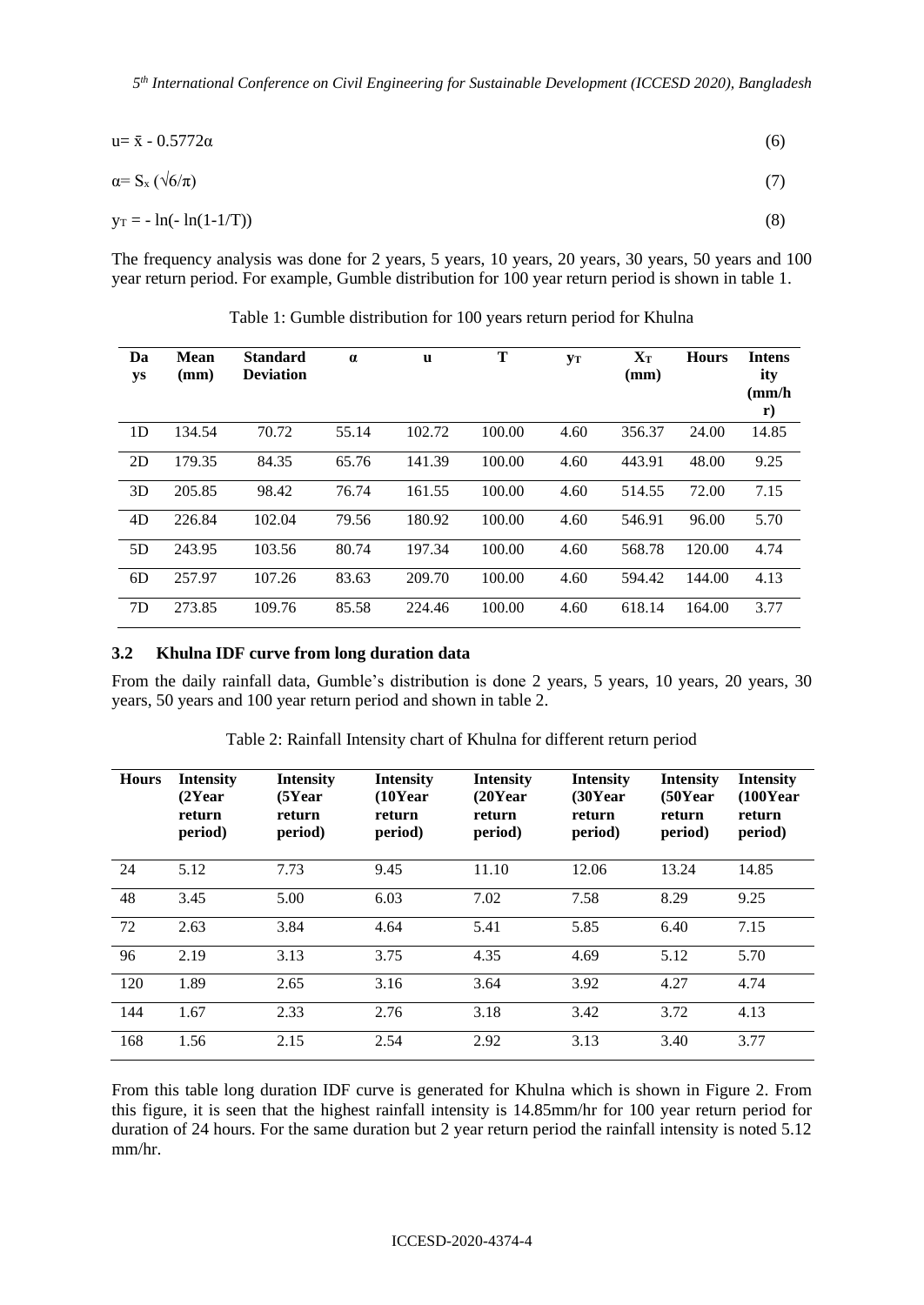

Figure 2 : IDF curve for Khulna for long duration data

#### **3.3 Conversion of long duration data to short duration data using three empirical equations**

The IDF formulas are empirical equations representing a relationship among maximum rainfall intensity (as dependent variable) and other parameters such as rainfall duration and frequency (as dependent variable). There are some commonly used formulas found in literature of hydrology applications (Chow et al., 1988). Some of the equations are shown in equation (9), (10), (11) which describe rainfall intensity duration relationship:

Talbot equation:

$$
i = \frac{a}{d+b} \tag{9}
$$

Sherman equation :

$$
i = \frac{a}{(b+d)^e} \tag{10}
$$

Kimjima equation:

$$
i = \frac{a}{d^e + b} \tag{11}
$$

Where i is the rainfall intensity(mm/hour), d is the duration(hour) and a, b, e are the constant parameters of related metrological conditions.

For Talbot, Sherman and Kimjima equation, the value of the constant parameters a, b,e are estimated using the long duration data for 2 year, 5 year, 10 year, 20 year, 30 year, 50 year, 100 year return period. From the estimated value of parameters for different return period, the rainfall intensity is converted to short duration data for 2 year, 5 year, 10 year, 20 year, 30 year, 50 year, 100 year return period. The results from Talbot and Sherman equation is shown in table 3 & 4.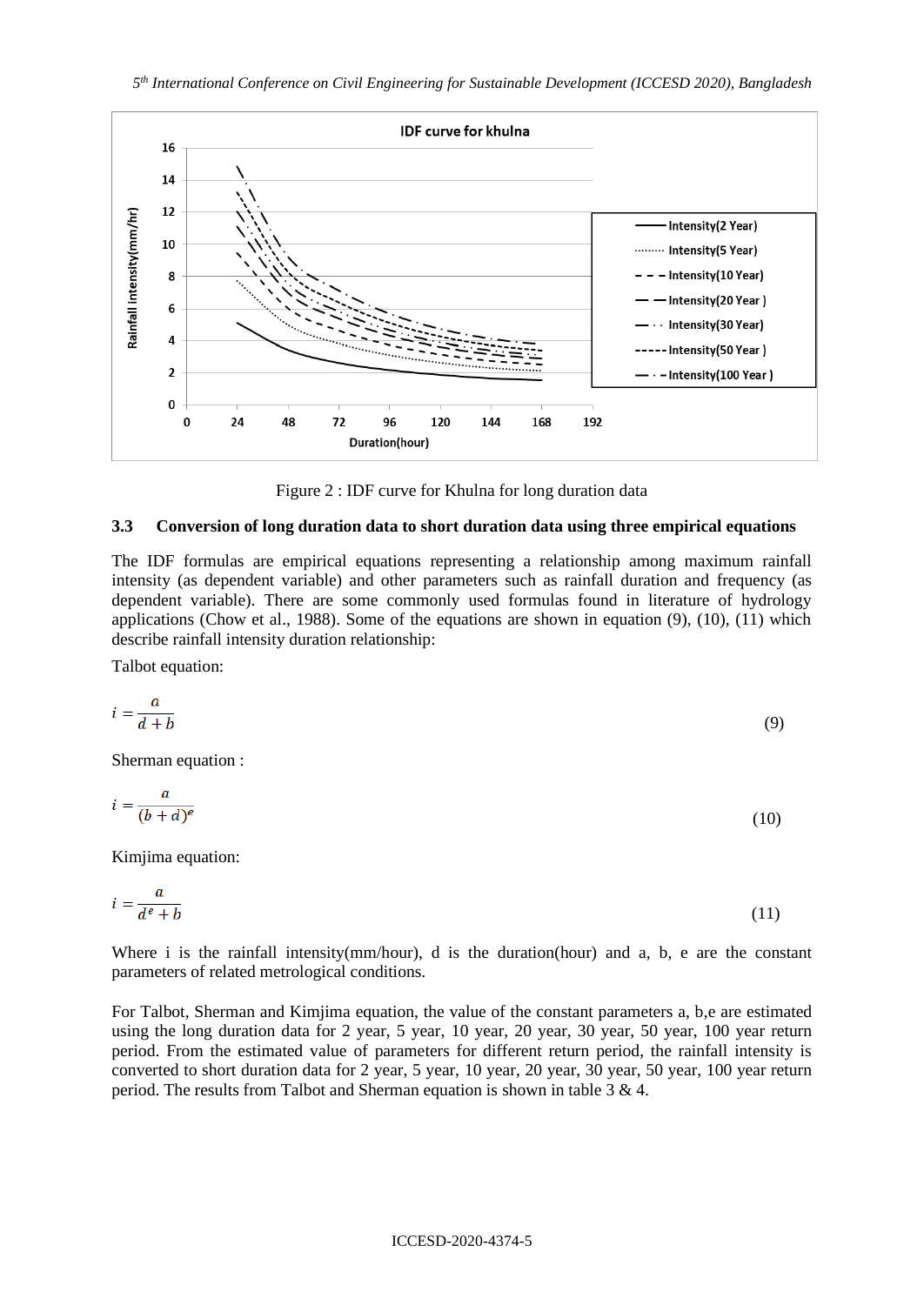| Hr   | Intensity<br>2 RT | <b>Intensity</b><br>5 RT | Intensity 10<br><b>RT</b> | Intensity 20<br>RT | Intensity 30<br><b>RT</b> | Intensity 50<br><b>RT</b> | <b>Intensity</b><br>100 RT |
|------|-------------------|--------------------------|---------------------------|--------------------|---------------------------|---------------------------|----------------------------|
| 0.25 | 8.2461            | 13.5477                  | 17.2110                   | 20.7895            | 22.8693                   | 25.4861                   | 29.040                     |
| 0.5  | 8.2451            | 13.5097                  | 17.1587                   | 20.7228            | 22.7939                   | 25.3997                   | 28.938                     |
| 1    | 8.2432            | 13.4344                  | 17.0551                   | 20.5906            | 22.6448                   | 25.2289                   | 28.737                     |
| 1.5  | 8.2413            | 13.3598                  | 16.9528                   | 20.4601            | 22.4975                   | 25.0603                   | 28.540                     |
| 2    | 8.2394            | 13.1412                  | 16.6531                   | 20.0783            | 22.0670                   | 24.5677                   | 27.962                     |
| 3    | 8.2356            | 12.7246                  | 16.0843                   | 19.3559            | 21.2537                   | 23.6386                   | 26.873                     |
| 5    | 8.2280            | 12.3337                  | 15.5532                   | 18.6836            | 20.4981                   | 22.7771                   | 25.866                     |
| 6    | 8.2243            | 11.9661                  | 15.0559                   | 18.0565            | 19.7945                   | 21.9763                   | 24.932                     |
| 12   | 8.2016            | 9.6621                   | 11.9896                   | 14.2344            | 15.5296                   | 17.1517                   | 19.344                     |
| 24   | 8.1568            | 7.4969                   | 9.1839                    | 10.8040            | 11.7366                   | 12.9027                   | 14.476                     |

Table 3 : Conversion of Short Duration data by Talbot formula for different return period

Table 4 : Conversion of Short Duration data by Sherman formula for different return period

| Hr   | Intensity 2<br><b>RT</b> | Intensity 5<br><b>RT</b> | Intensity 10<br>${\bf RT}$ | <b>Intensity</b><br><b>20 RT</b> | <b>Intensity</b><br><b>30 RT</b> | <b>Intensity</b><br>50 RT | <b>Intensity</b><br><b>100 RT</b> |
|------|--------------------------|--------------------------|----------------------------|----------------------------------|----------------------------------|---------------------------|-----------------------------------|
| 0.25 | 89.5971                  | 165.1596                 | 218.1502                   | 270.2414                         | 300.6037                         | 338.8674                  | 390.907                           |
| 0.5  | 58.1434                  | 103.9776                 | 135,7576                   | 166.8429                         | 184.9126                         | 207.6463                  | 238.511                           |
| 1    | 37.7318                  | 65.4599                  | 84.4836                    | 103.0062                         | 113.7467                         | 127.2385                  | 145.527                           |
| 1.5  | 29.2992                  | 49.9366                  | 64.0140                    | 77.6867                          | 85.6042                          | 95.5418                   | 109.001                           |
| 2    | 24.4858                  | 41.2108                  | 52.5752                    | 63.5944                          | 69.9698                          | 77.9674                   | 88.793                            |
| 3    | 19.0135                  | 31.4380                  | 39.8367                    | 47.9625                          | 52.6584                          | 58.5448                   | 66.507                            |
| 5    | 13.8250                  | 22.3538                  | 28.0850                    | 33.6162                          | 36.8084                          | 40.8067                   | 46.210                            |
| 6    | 12.3387                  | 19.7921                  | 24.7909                    | 29.6113                          | 32.3921                          | 35.8742                   | 40.579                            |
| 12   | 8.0071                   | 12.4602                  | 15.4277                    | 18.2816                          | 19.9256                          | 21.9825                   | 24.759                            |
| 24   | 5.1961                   | 7.8445                   | 9.6008                     | 11.2868                          | 12.2570                          | 13.4701                   | 15.107                            |

### **3.4 RMSE value calculation**

The RMSE value is estimated for Talbot, Sherman and Kimjima formula for all the mentioned return periods and the average RMSE values of the equations are shown in table 5.

| <b>Equation</b> | <b>RMSE</b> value |
|-----------------|-------------------|
| <b>Talbot</b>   | 0.162724769       |
| Sherman         | 0.093710522       |
| Kimiima         | 0.176516145       |

Table 5: RMSE value comparison for different equations

From table 5, it is clear that the RMSE value is least for Sherman equation. From the RMSE value, it can be concluded that Sherman equation is best fitted for this region. The IDF curve using Sherman formula is shown for Khulna city in Figure 3. From this figure, it is seen that the highest rainfall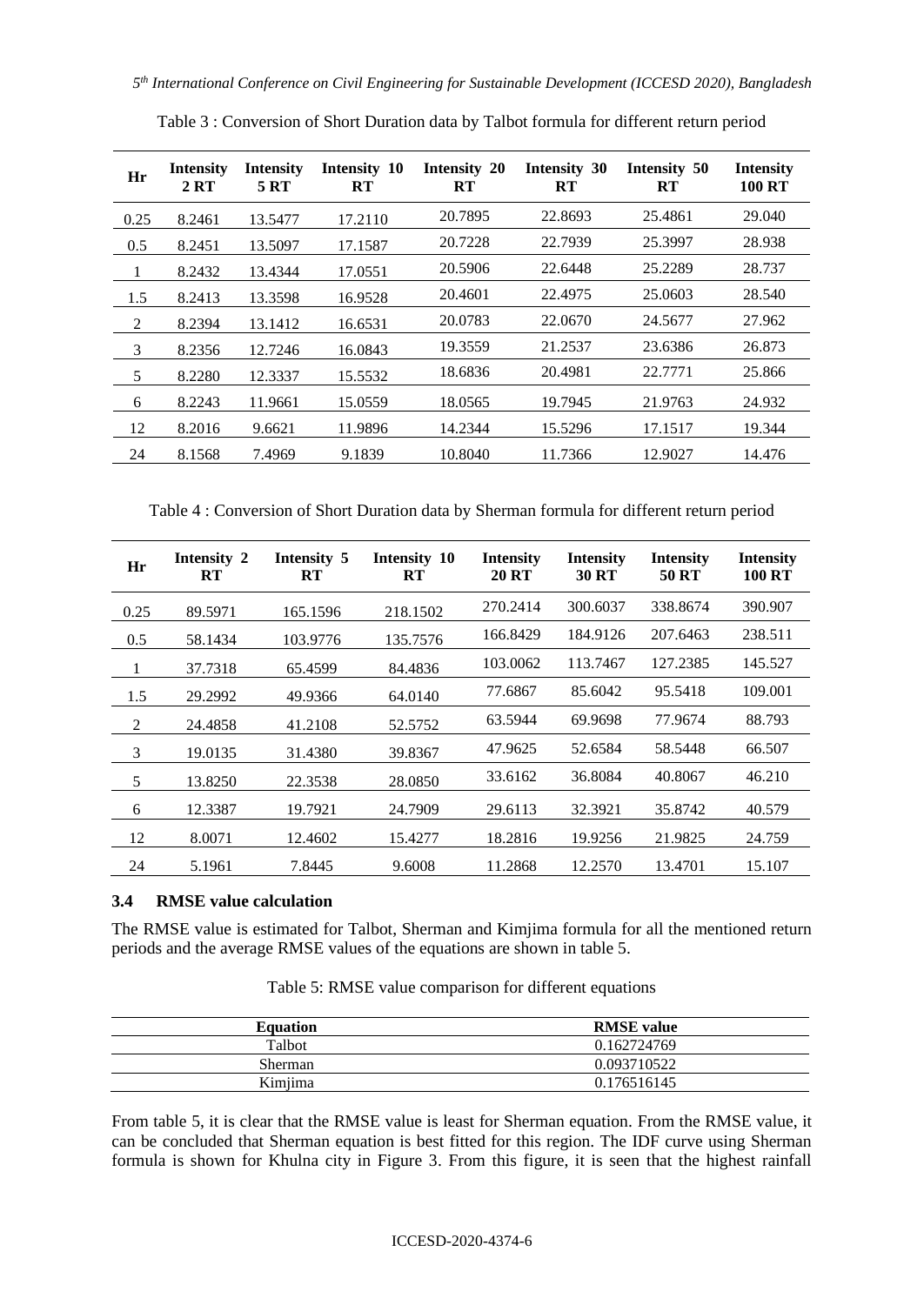intensity is 390.9 mm/hr for 100 year return period for duration of 0.25 hour. For the same duration but 2 year return period the rainfall intensity is noted 89.59 mm/hr.



Figure 3 : IDF curve of Khulna using Sherman equation

Finally, a hyetograph of 2hr-5yr is generated for Khulna using the Sherman equation which is best fitted for this region. The hyetograph values are shown in table 6.

| <b>Duration</b><br>(min) | <b>Intensity</b><br>(mm/hr) | <b>Cumulative</b><br>Depth (mm) | <b>Incremental</b><br>Depth (mm) | <b>Time</b> | Precipitation<br>(mm) |
|--------------------------|-----------------------------|---------------------------------|----------------------------------|-------------|-----------------------|
| 10                       | 217.45                      | 36.24                           | 36.24                            | $0 - 10$    | 2.47                  |
| 20                       | 136.66                      | 45.55                           | 9.31                             | $10-20$     | 2.87                  |
| 30                       | 104.15                      | 52.07                           | 6.53                             | $20-30$     | 3.42                  |
| 40                       | 85.89                       | 57.26                           | 5.18                             | $30 - 40$   | 4.38                  |
| 50                       | 73.97                       | 61.64                           | 4.38                             | $40 - 50$   | 6.53                  |
| 60                       | 65.46                       | 65.46                           | 3.82                             | $50 - 60$   | 36.24                 |
| 70                       | 59.04                       | 68.88                           | 3.42                             | 60-70       | 9.31                  |
| 80                       | 53.98                       | 71.97                           | 3.09                             | 70-80       | 5.18                  |
| 90                       | 49.89                       | 74.84                           | 2.87                             | 80-90       | 3.82                  |
| 100                      | 46.49                       | 77.48                           | 2.64                             | 90-100      | 3.09                  |
| 110                      | 43.61                       | 79.95                           | 2.47                             | 100-110     | 2.64                  |
| 120                      | 41.14                       | 82.28                           | 2.33                             | 110-120     | 2.33                  |

Table 6 : Generation of 2hr-5yr hyetograph for Khulna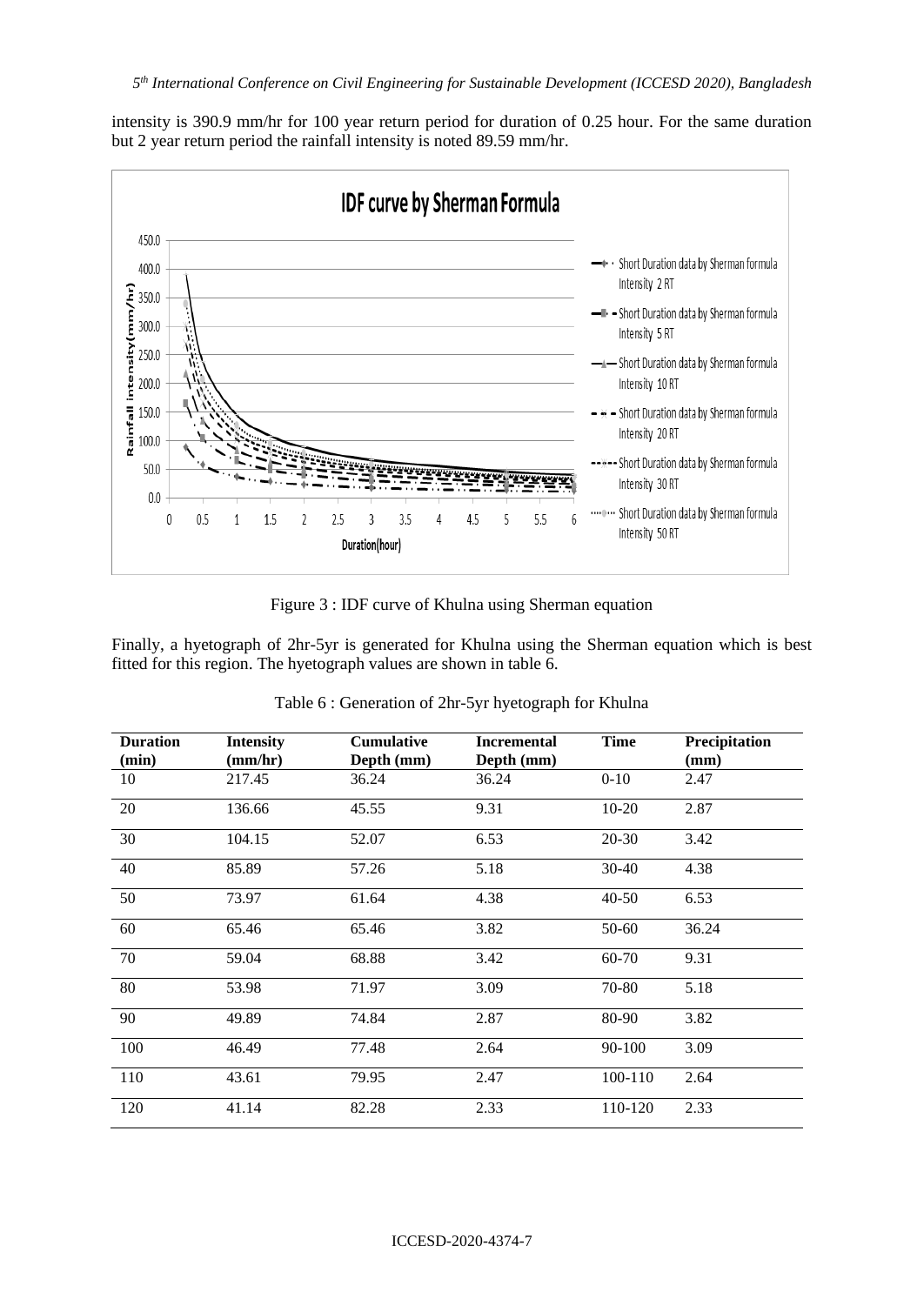The 2hr-5yr hyetograph for Khulna city using the best fitted equation (Sherman equation) is shown in the following figure 4. In this figure it is seen that, the precipitation depth starts from 2.47 mm up to a peak of 36.24 mm then decreases to 2.33 mm.



Figure 4 : 2hr-5yr hyetograph for Khulna

## **4. CONCLUSIONS**

For drainage design and other practical applications, most hydrological studies require short duration rainfall data which are rare in developing countries. This study has been conducted to the formulation and construction of IDF curves of Khulna using daily rainfall data using the scaling properties with three different formulas. It is shown from the comparison of RMSE values that within these three formulas, Sherman formula is best suited for Khulna. Finally, a 2hr-5yr hyetograph is generated for the study area.

### **REFERENCES**

- Afrin S., Islam M. M., and Rahman M. M., 2015. Development of IDF Curve for Dhaka City Based on Scaling Theory under Future Precipitation Variability Due to Climate Change. *International Journal of Environmental Science and Development, Vol. 6, No. 5*
- Bell F. C., 1969. Generalized rainfall-duration-frequency relationship. *ASCE Journal of the Hydraulic Division, Vol. 95, No. HY1, p. 311– 327.*
- Bernard, M.M.,1932. *Formulas for rainfall intensities of long durations*. Transactions of the American Society of Civil Engineers, 96, 592– 624.
- Burlando, P., Rosso, R., 1996. Scaling and multiscaling models of depth-duration-frequency curves for storm precipitation*, Journal of Hydrology,187, 45 – 65.*
- Chen, C.L., 1983. Rainfall intensity– duration– frequency formulas. *Journal of Hydraulic Engineering – ASCE, 109, 1603 – 1621.*

Chow, V.T., 1964. *Handbook of Applied Hydrology*, McGraw-Hill, New York, pp. 1-1450.

Chowdhury R., Alam J. B., Das P. and Alam M. A. 2007. Short Duration Rainfall Estimation of Sylhet: IMD and USWB Method*. Journal of Indian Water Works Association. pp. 285- 292.*